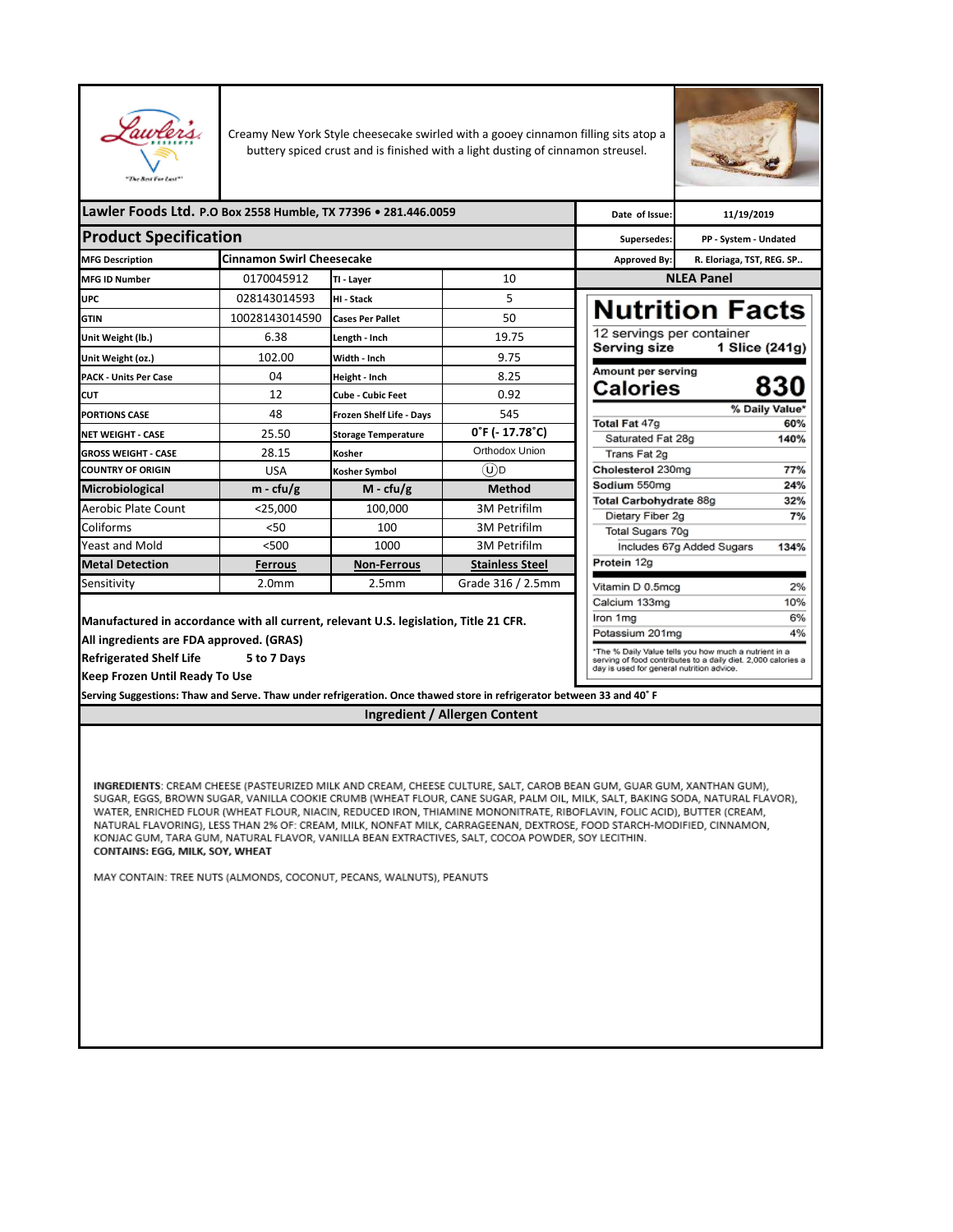|                      | <b>Inner Carton Label</b>                                                                                                                                                                                                                                                                                                                                                                                                                                                                                         |                                                           |                                                                                                                              |
|----------------------|-------------------------------------------------------------------------------------------------------------------------------------------------------------------------------------------------------------------------------------------------------------------------------------------------------------------------------------------------------------------------------------------------------------------------------------------------------------------------------------------------------------------|-----------------------------------------------------------|------------------------------------------------------------------------------------------------------------------------------|
|                      |                                                                                                                                                                                                                                                                                                                                                                                                                                                                                                                   |                                                           |                                                                                                                              |
|                      | CINNAMON SWIRL CHEESECAKE COLOSSAL                                                                                                                                                                                                                                                                                                                                                                                                                                                                                | ITEM # 0170045912                                         | 1218                                                                                                                         |
|                      | INGREDIENTS: CREAM CHEESE (PASTEURIZED MILK AND CREAM, CHEESE CULTURE, SALT, CAROB BEAN GUM, GUAR GUM, XANTHAN GUM),<br>WATER, ENRICHED FLOUR (WHEAT FLOUR, NIACIN, REDUCED IRON, THIAMINE MONONITRATE, RIBOFLAVIN, FOLIC ACID), BUTTER (CREAM,<br>NATURAL FLAVORING), LESS THAN 2% OF: CREAM, MILK, NONFAT MILK, CARRAGEENAN, DEXTROSE, FOOD STARCH-MODIFIED, CINNAMON,<br>KONJAC GUM, TARA GUM, NATURAL FLAVOR, VANILLA BEAN EXTRACTIVES, SALT, COCOA POWDER, SOY LECITHIN.<br>CONTAINS: EGGS, MILK, SOY, WHEAT |                                                           | SUGAR, EGGS, BROWN SUGAR, VANILLA COOKIE CRUMB (WHEAT FLOUR, CANE SUGAR, PALM OIL, MILK, SALT, BAKING SODA, NATURAL FLAVOR), |
|                      | MAY CONTAIN TREE NUTS (ALMONDS, COCONUT, PECANS, WALNUTS), PEANUTS                                                                                                                                                                                                                                                                                                                                                                                                                                                |                                                           |                                                                                                                              |
| <sup>g</sup> uvlers. | MADE WITH PRIDE IN THE USA BY LAWLER FOODS, LTD., P.O. BOX 2558, HUMBLE, TX 77347 USA<br>www.lawlers.com                                                                                                                                                                                                                                                                                                                                                                                                          | NET WEIGHT: 102 OZ (6 LB 6 OZ) 2.90 kg $\mathbf{\odot}$ D | <b>STORE FROZEN</b><br>9157 07:59 A                                                                                          |
|                      |                                                                                                                                                                                                                                                                                                                                                                                                                                                                                                                   |                                                           |                                                                                                                              |
|                      |                                                                                                                                                                                                                                                                                                                                                                                                                                                                                                                   |                                                           |                                                                                                                              |
|                      | <b>Master Carton Label</b>                                                                                                                                                                                                                                                                                                                                                                                                                                                                                        |                                                           |                                                                                                                              |
| the Report of        | <b>Cinnamon Swirl CC Col</b><br>0170045912 04PK/Case<br>Lot # 9295 08:50<br>MADE WITH PRIDE IN THE USA BY LAWLER FOODS, LTD., P.O. BOX 2558, HUMBLE, TX 77347 USA                                                                                                                                                                                                                                                                                                                                                 | 10028143014590                                            |                                                                                                                              |
|                      | Date Coding: Lot#, YDDD, Military Time, Plant Designation (A, B, or C)<br>Example: Lot# is day of production, Y = Last digit of year, DDD = day of year 001 - 365, 366 in leap year.                                                                                                                                                                                                                                                                                                                              |                                                           |                                                                                                                              |
|                      |                                                                                                                                                                                                                                                                                                                                                                                                                                                                                                                   |                                                           |                                                                                                                              |